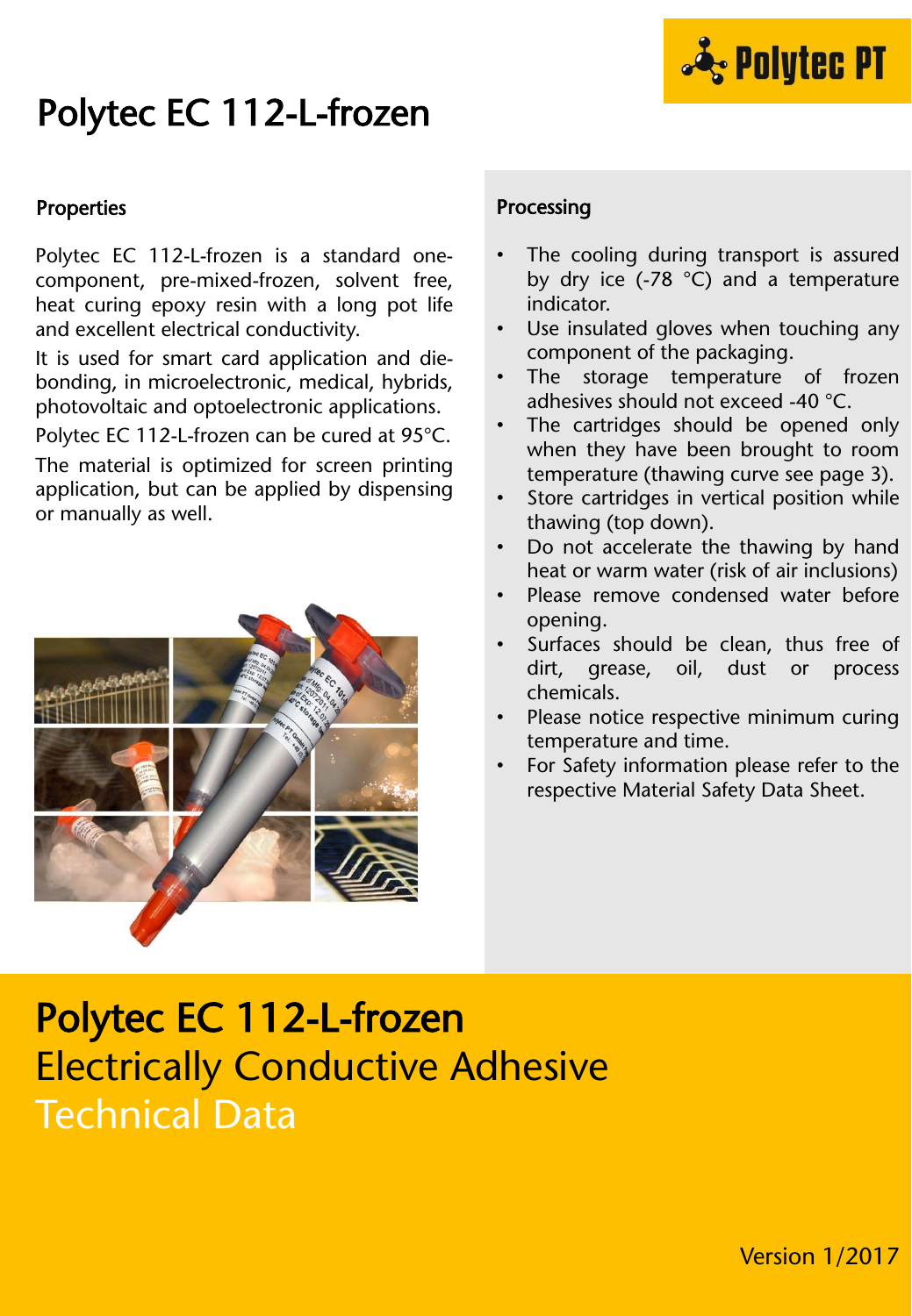

# Polytec EC 112-L-frozen

| Properties in uncured state                            | Method                       | Unit                         | <b>Technical Data</b>        |
|--------------------------------------------------------|------------------------------|------------------------------|------------------------------|
| <b>Chemcical basis</b>                                 | $\overline{\phantom{a}}$     | $\qquad \qquad \blacksquare$ | Epoxy                        |
| No. of components                                      | $\overline{\phantom{a}}$     | $\overline{\phantom{a}}$     | $\mathbf{1}$                 |
| Mixing ratio (weight)                                  | $\qquad \qquad \blacksquare$ | $\overline{\phantom{a}}$     | $\overline{\phantom{a}}$     |
| Mixing ratio (volume)                                  | $\overline{\phantom{a}}$     |                              | $\overline{\phantom{a}}$     |
| Pot life at 23°C                                       | <b>TM 702</b>                | h                            | 48                           |
| Storage Stability at -40°C                             | <b>TM 701</b>                | months                       | 12                           |
| Consistency                                            | <b>TM 101</b>                |                              | <b>Creamy Paste</b>          |
| Density Mix                                            | TM 201.2                     | g/cm <sup>3</sup>            | 2.9                          |
| Density A-Part                                         | <b>TM 201</b>                | g/cm <sup>3</sup>            | $\qquad \qquad \blacksquare$ |
| Density B-Part                                         | <b>TM 201</b>                | g/cm <sup>3</sup>            | $\overline{\phantom{a}}$     |
| Type of filler                                         | $\overline{\phantom{a}}$     | $\overline{\phantom{a}}$     | Silver                       |
| Max. particle size                                     | $\overline{\phantom{a}}$     | <b>um</b>                    | <40                          |
| Viscosity Mix 84 s <sup>-1</sup> at 23°C               | TM 202.1                     | mPa·s                        | 8 0 0 0                      |
| Viscosity A-Part 84 s <sup>-1</sup> at 23°C            | <b>TM 202</b>                | mPa·s                        | $\overline{\phantom{a}}$     |
| Viscosity B-Part 84 s <sup>-1</sup> at 23 $^{\circ}$ C | <b>TM 202</b>                | mPa·s                        | $\overline{\phantom{a}}$     |

| Properties in cured* state                               | Method                   | Unit              | <b>Technical Data</b>    |
|----------------------------------------------------------|--------------------------|-------------------|--------------------------|
| Color                                                    | <b>TM 101</b>            |                   | Silver                   |
| Hardness (Shore D)                                       | DIN EN ISO 868           |                   | 85                       |
| Temperature resistance continuous                        | <b>TM 302</b>            | $^{\circ}$ C      | $-55/+200$               |
| Temperature resistance short term                        | <b>TM 302</b>            | $^{\circ}$ C      | $-55/+300$               |
| <b>Degradation Temperature</b>                           | <b>TM 302</b>            | $^{\circ}$ C      | $+350$                   |
| Glass Transition Temperature $(T_q)$                     | <b>TM 501</b>            | $^{\circ}$ C      | 75                       |
| Coefficient of thermal expansion ( $\langle T_a \rangle$ | ISO 11359-2              | ppm               | 21                       |
| Coefficient of thermal expansion ( $>Ta$ )               | ISO 11359-2              | ppm               | 94                       |
| Thermal conductivity                                     | $\overline{\phantom{a}}$ | W/mK              | 1.2                      |
| Specific volume resistivity                              | <b>DIN EN ISO 3915</b>   | $\Omega$ ·cm      | $2 - 4 \cdot 10^{-4}$    |
| Electrical conductivity                                  | <b>DIN EN ISO 3915</b>   | S/m               | $\overline{\phantom{m}}$ |
| Elasticity modulus                                       | TM 605                   | N/mm <sup>2</sup> | 4 700                    |
| Tensile Strength                                         | TM 605                   | N/mm <sup>2</sup> | 29                       |
| Lap shear strength (Al/Al)                               | <b>TM 604</b>            | N/mm <sup>2</sup> | 8.0                      |
| Elongation at break                                      | TM 605                   | $\%$              | 0.7                      |
| Water absorption 24 h, 23°C                              | <b>TM 301</b>            | $\%$              | 0.3                      |

\*The above data has been determined with samples cured at 150°C. Please notice, by varying the curing temperature these properties can be influenced to some extend.